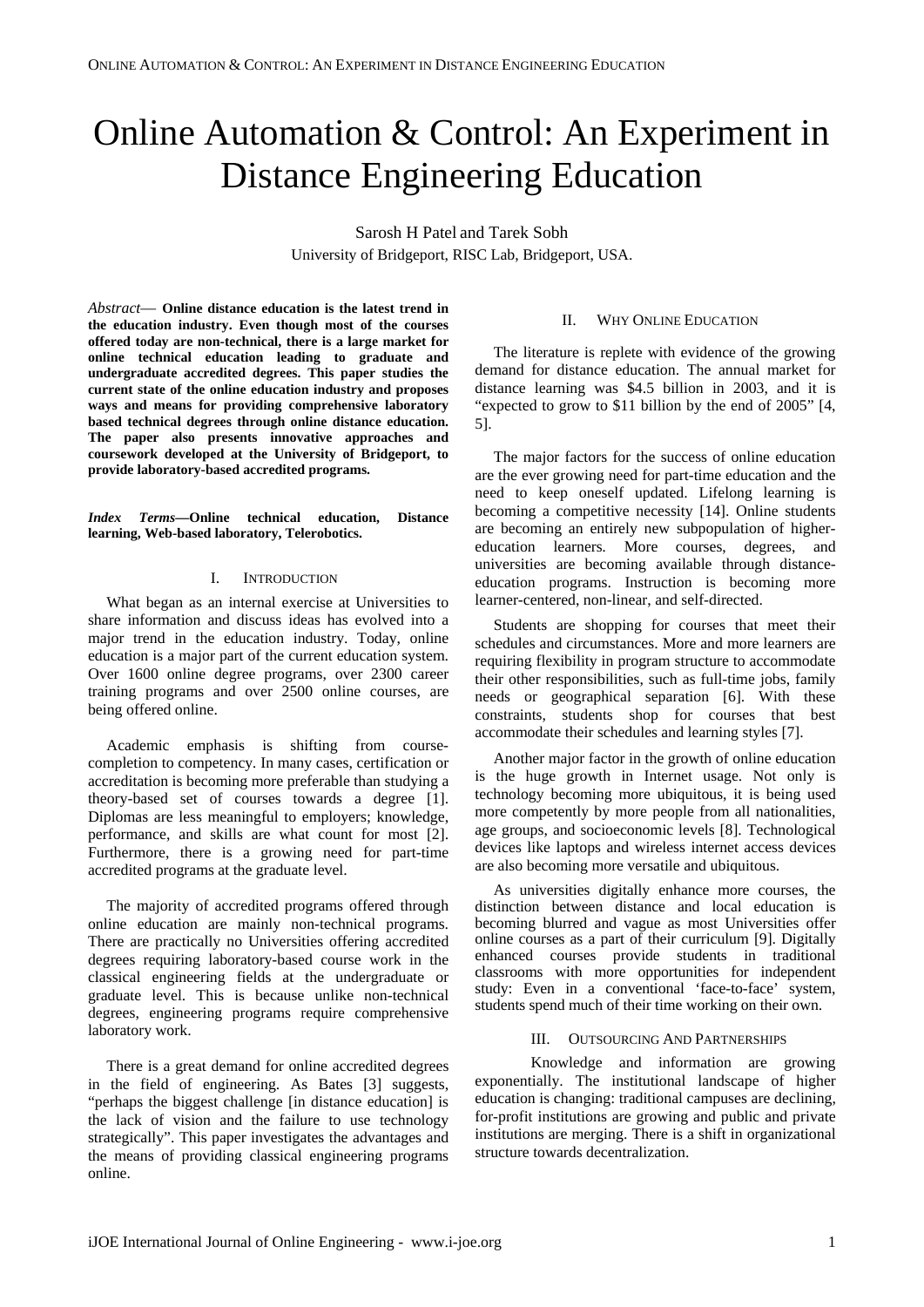Universities are traditionally independent, freestanding, and competitive [10]. On the other hand, distance learning institutions have been more cooperative and accommodating with partner institutions. Interestingly, Rubin [11] has noted that "traditional universities are becoming more like distance learning universities and not the opposite". Higher education outsourcing and partnerships are increasing. With this shift, more institutions are creating partnerships with other colleges, universities, companies, and other kinds of institutions to share technology and to produce and deliver courses [9, 12, 13].

The largest market for American engineering degrees is overseas. There is still great value for American technical education overseas, especially in countries like China and India. In the present socio-political situation, not every aspiring student gets a student visa to pursue higher education in the US. In other words, a large percentage of aspiring students with the necessary technical and financial backgrounds never get an opportunity to acquire such degrees.

Online engineering accredited programs are an excellent solution for this problem. Not only is the student able to pursue a degree of his or her choice and from the desired University without leaving the comfort of his/her home but also able to concentrate on other social and economic responsibilities.

Such a program is also ideally suited for the working population who wish to pursue higher education but either do not have the time to commute or are not willing to relocate for various reasons.

A possible model for offering distance education in this scenario would be one in which U.S. institutions partner with other local Universities or private institutions overseas with the necessary the facilities and infrastructure. Such an outsourcing model will move the service closer to the target students. This will not only help in better management and marketing, but also inspires a regional flavor and helps in delivering courses effectively. Model introductory classes, helps sessions and exams can be conducted at local centers or franchises.

## IV. SOME EXAMPLES OF ONLINNE LAB-BASED COURSES OF INSTRUCTION

This section describes three innovative online laboratory-based programs in robotics and automation offered as a part of the graduate programs in computer science and engineering, electrical engineering, and mechanical engineering at the University of Bridgeport.

### *A. Tele-operation of Mitsubishi Movemaster robot*

Software developed at the RISC Lab, University of Bridgeport, enables user from around the world to access and operate a Mitsubishi Movemaster robot. The Mitsubishi Movemaster is a 6 Degree of freedom (DOF) manipulator. This tool is very helpful in learning the forward and inverse kinematics and dynamics of a manipulator.

This software tool is being effectively used in the instruction of the following courses at the University of Bridgeport: Introduction to Robotics (CS 460), Advanced Robotics (CS 570), and Control System Engineering (ME 217).

The software can be utilized in three ways. First, it can be used as a virtual simulation tool, where the student can verify his or her computation by entering the link joint angles and verifying the coordinates and orientation of the end effector and vice versa. The software visual interface is shown in Figure 1.

Second and the most interesting is that this tool can be used as a learning guide to operate the robot. In this mode, only the instructor is directly connected to the manipulator, all other students or users are connected to the manipulator but cannot command it. The instructor can operate the robot either through a serial port of his computer or via the internet. Every operation that the instructor makes is reflected in the students' three dimensional views of the robot. This is a very realistic means for teaching and also monitoring the system while students are operating the manipulator. Remote, controlled tele-operation also helps in reducing the wear and tear on the mechanical parts, which is otherwise common with all equipment.



Figure 1: The Movemaster Simulator

Finally, when the student has gained enough experience in handling the robot he/she can control the robot and solve in real-time kinematic, dynamic and control problems from any location in the world through the internet.

#### *B. RISCBOT: An Autonomous Tele-robotic system*

This section describes RISCBOT, an experimental 802.11b - enabled mobile autonomous robot built at the RISC Lab of the University of Bridgeport. RISCBOT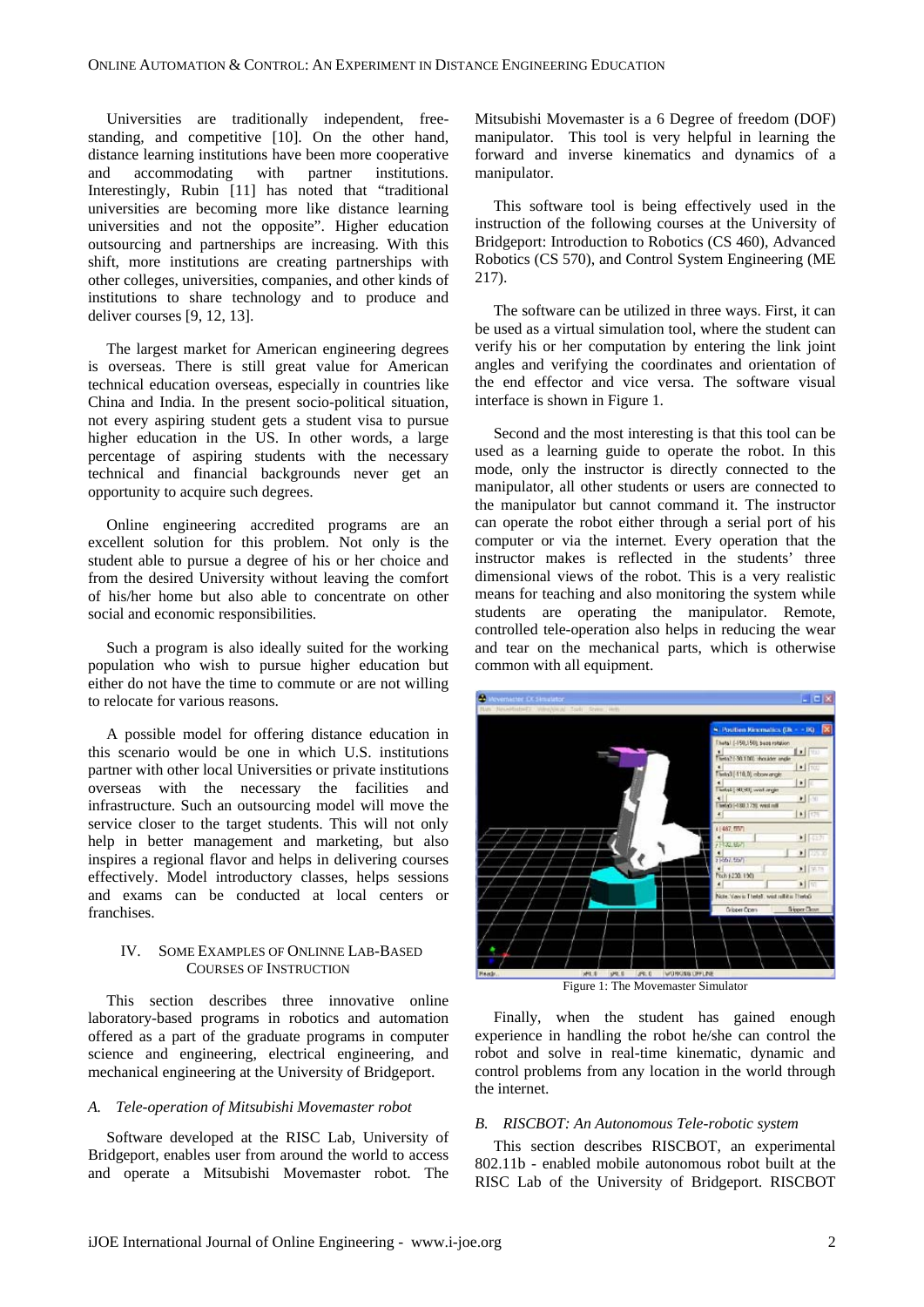localizes itself and successfully fulfills www - enabled online user requests and navigates to various rooms, employing a visual recognition algorithm.

The experimental online robot we built, RISCBOT, utilizes visual room identification for localization. RISCBOT was built with the purpose of operating in a commercial office environment. RISCBOT is equipped with an onboard PC (personal computer), WLAN (Wireless Local Area Network) card, NM6403 based DSP (Digital Signal Processing) board, batteries, cameras and ultrasonic sensors. Online users receive real time video feedback from the robot and can also view the robot position. Navigation is performed with the help of the cameras and ultrasonic sensors. The robot processes images from the camera to differentiate between doors, walls and obstacles. The robot can navigate the University of Bridgeport (UB) Engineering Technology building and successfully fulfills online user requests from the internet. It can run uninterrupted for about an hour, but has to be recharged hourly.



Figure 2: ProE mobile base design

RISCBOT was designed and built to provide a simple telerobotics platform with visual feedback. The initial design of the robot was implemented using Pro Engineer (ProE), shown in Figure 2. An ATM103 MCU controls the ultrasonic sensors and the two motors. The PC sends commands to the MCU through a serial port at 9600 bps baud rate. A MATLAB program that checks for doors runs on the PC continuously. The NM6403 DSP board performs a visual recognition algorithm when signaled by the PC. Atmel's ATM 103 is an 8 bit RISC MCU [15] being used to control the dc motors and interface with the PC board (serially) and the ultrasonic sensors. The data from the ultrasonic sensors is monitored in an interrupt based embedded C code on the ATM 103. The main program running in the 8-bit CPU for controlling the motors depends on the instructions sent serially from the PC.

The robot waits till it receives information from the server. Once it receives a command from the server it starts searching for the requested room. Figure 3 shows the navigation module.



Figure 3: Navigation module

The robot navigates along the wall to the left side of the corridor. With the help of the onboard ultrasonic sensors the robot maintains a safe distance of 45-50 cm from the wall. If the robot gets closer to the wall, it turns right, if it gets further away it turns to the left and if the distance from the wall is within 45-50 cm the robot continues to move straight. If the robot encounters a wall right in front of it (example, at corners), it takes a right turn.

The image processing program checks for doors continuously. Once the program detects a door, it signals the NM6403 DSP board to check for the room ID. If the room ID matches the requested ID, the robot stops. If not, the robot continues moving till it finds the desired room.

The door recognition algorithm is computationally fast, so that doors can be recognized in real time and appropriate commands can be sent to the Navigation module to stop the robot in front of the desired door. Our algorithm employs edge detection to differentiate between the wall and the door. This module is programmed in MATLAB. Images from the camera are captured on the run using the vcapg2 utility [6], since MATLAB 6 does not have native support for the USB port. Figures 4a, 4b and 4c show different views of RISCBOT.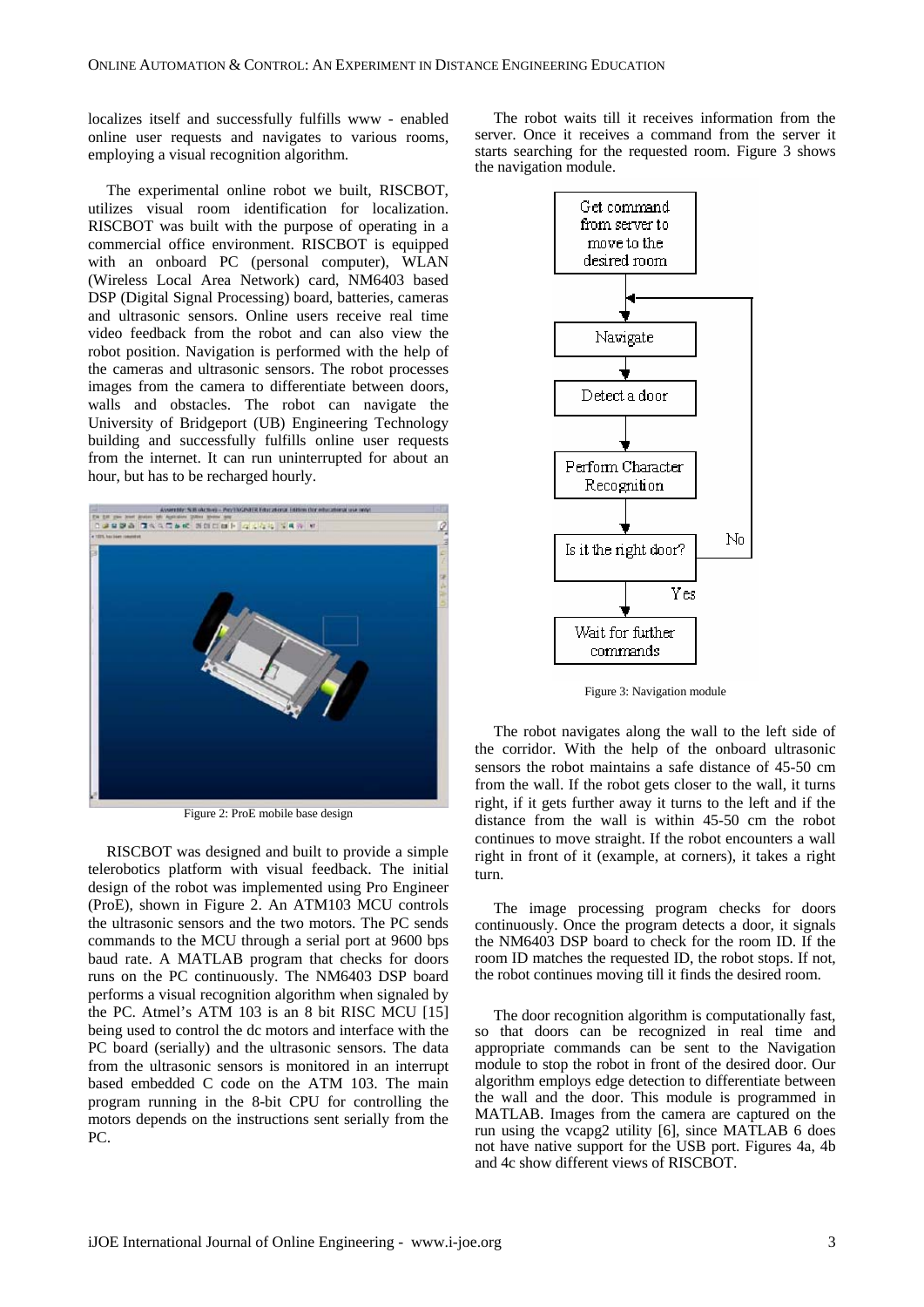

Figure 4a: RISCBOT Top view (front).



Figure 4b: RISCBOT Top view (Back).



Figure 4c: RISCBOT accomplishes its task.

The door ID character recognition algorithm runs on the NM6403 DSP board. The room numbers have been printed on a plate and stuck on the doors. The image processing algorithm identifies the plate on the door. We have implemented this task by using the Hough transform for detecting lines first, and then checked the relative dimensions of the lines for detecting the plate. This algorithm is carried out on both horizontal and vertical lines. The resulting pairs from the list of horizontal and vertical lines are then compared and the end points not contained in both regions are discarded. The remaining regions are the final candidate regions, which contain the plate. A detailed explanation can be found in [16].

Characters are extracted using a region - growing method [16]. When a connected component is found it is then tested to see if it meets the requirements of a character (e.g. size). This whole process is carried out iteratively until all the characters in the page have been

extracted. Each character is labeled. A detailed explanation of this algorithm can be found in [16]. The complete architecture of RISCBOT is shown in Figure 5.

The web interface is an integral part of the mobile navigation and identification process. The mobile robot is connected to the Internet through an onboard WLAN 802.11b card. The robot can be controlled and viewed from the internet, through its website: [www.bridgeport.edu/sed/risc/html/proj/RISCBOT/index.](http://www.bridgeport.edu/sed/risc/html/proj/riscbot/index.htm) [htm.](http://www.bridgeport.edu/sed/risc/html/proj/riscbot/index.htm)



Figure 5: RISCBOT Network Architecture.

Updates on the web services and server availability information are posted on the website. Users can also download videos and pictures of sample navigation and recognition tasks performed by the robot. The web interface for the robot is simple, consisting of three windows: the control window, top view window and the camera view window.

Figure 6 shows a view of the web interface while the robot is navigating. Once logged on, any user can send a request to move the robot to a particular door by selecting the appropriate door ID on the control window. A real time video feedback is provided as the robot broadcasts video while moving. The feedback is implemented using Microsoft Media Encoder [17]. This video can be seen on the Top view window and the camera view window.



RISCBOT offers a stable telerobotic platform to remotely test new image-processing, computer vision and navigation algorithms.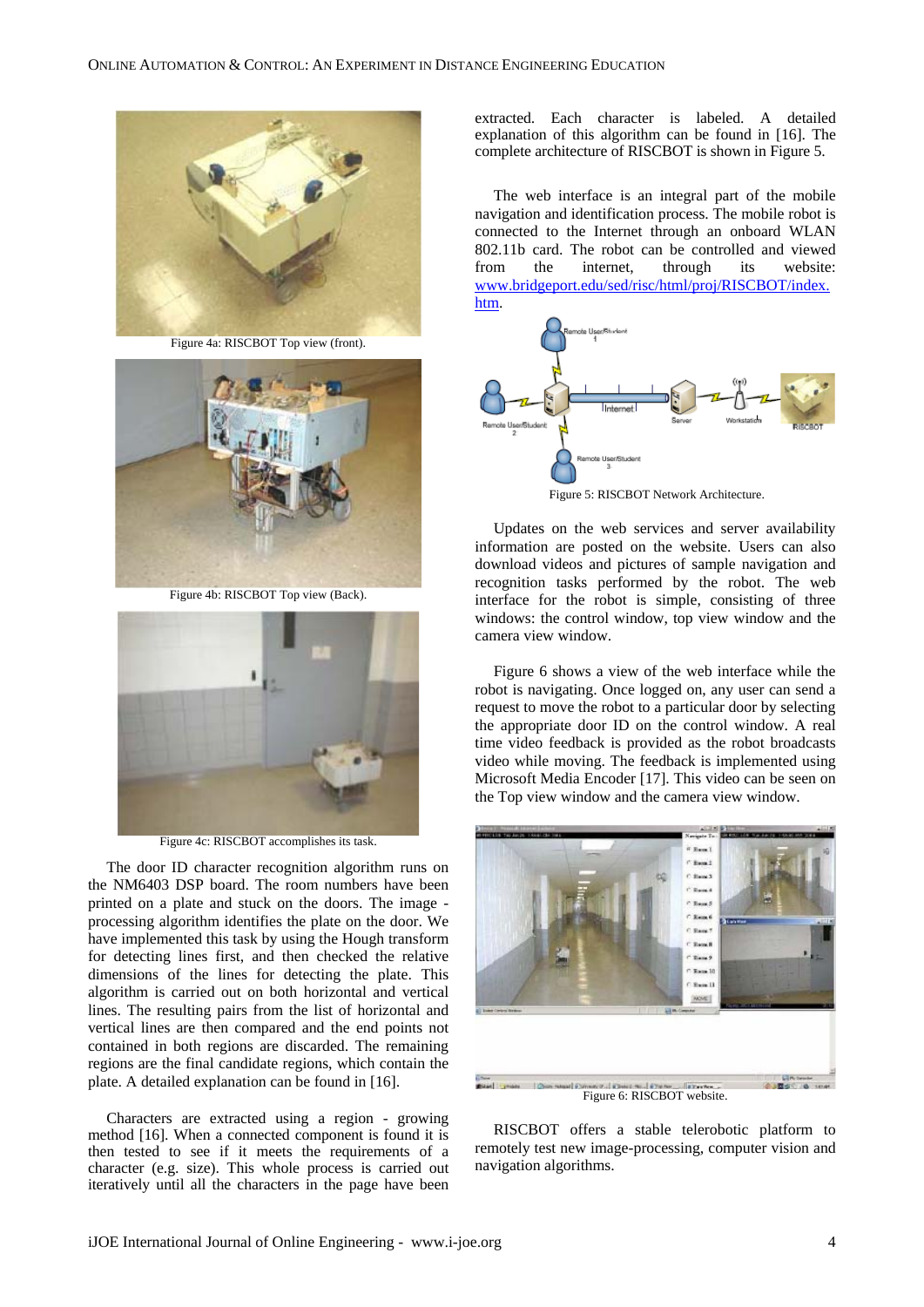RISCBOT is being currently used for instruction in graduate courses such as Artificial Intelligence (CS 504), Image Processing (CpE 540), Machine Perception (CS 584), Computer Vision (CpE 585) and Control Systems Engineering (ME 417). Students can program and configure different application layers over RISCBOT's basic telerobotic architecture and test them.

#### *C. Online Process Control*

Our current efforts at the RISC Lab. are directed towards developing a remotely operable process control machine. The main aim of this exercise is to provide a tool to remotely operate and monitor a FESTO process controller (Figure 7). Remote users will be able to direct a Mitsubishi Movemaster (Figure 8) robot to perform different experimental setups for the FESTO machine.



Figure 7: FESTO Process Controller



Figure 8: Mitsubishi Movemaster

This internet enabled setup will enable online users to access and telerobotically operate and study different adiabatic and isothermal processes. Furthermore, the cameras mounted on the robot will provide real-time video feedback and visual monitoring of the control parameters.

 A visual depiction of the system architecture developed for the tele-operation of the FESTO machine is shown in Figure 9. All remote users who are logged on the distance learning website are connected to the server. The users are queued on a First In First Out (FIFO) basis to control the machine. Irrespective of whether they are controlling the machine or not, every user connected to the server receives real time video feedback form the Laboratory.



Figure 9: Tele-operation System Architecture

All the commands received from the remote users are directly forwarded to the workstation, which issues appropriate commands to the Movemaster robot, camera and FESTO machine. The Movemaster robot as well as the FESTO machine is connected to the workstation via the serial port (RS 232). The main functions of the Movemaster robot is to physically setup the experiments on the FESTO machine,, for example opening/closing appropriate valves on the process controller and to provide proper visual feedback by maintaining the necessary camera position and orientation as desired by the remote user.

This remotely interactive system is being employed in the instruction of courses in the controls area, like the Controls Lab. (EE 461)

## V. CONCLUSIONS

Although most distance learning programs offered today are non-technical, through the proper and strategic deployment of technology, it is possible to offer technical programs and degrees with comprehensive laboratory work via distance learning. As examples, the paper detailed three innovative methods currently being employed at the University of Bridgeport in the delivery of distance engineering laboratory-based courses. Using these innovative techniques, students can remotely interact and perform experiments in real time without being physically present in the laboratory. Telerobotics and automation not only makes distance learning more interactive and interesting, but also provide the means for